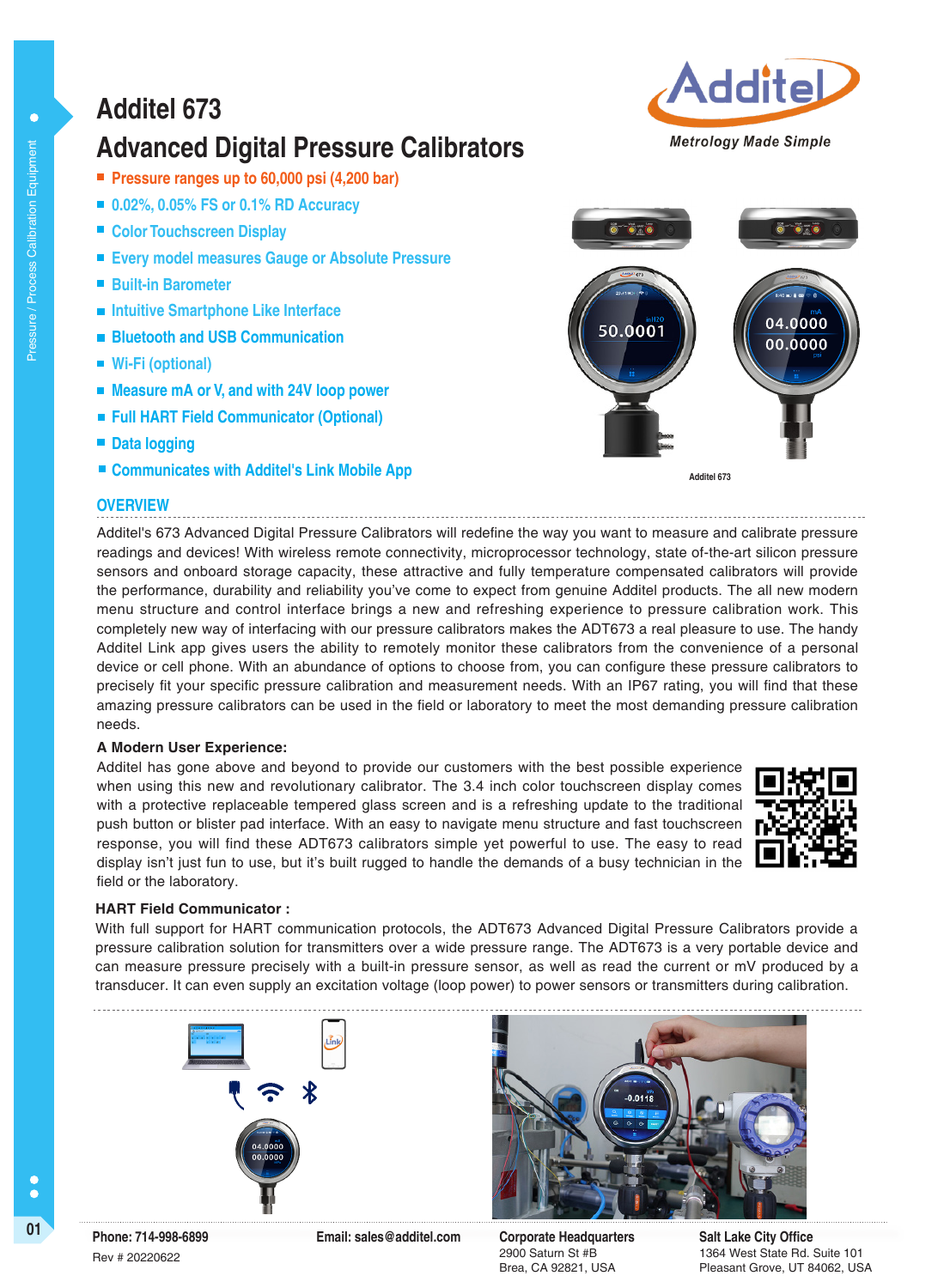

## **SPECIFICATIONS PRESSURE RANGE**

**Metrology Made Simple** 

| Gauge Pressure <sup>[1]</sup> |                |                       |                      |                  |                          |                   |     |  |  |
|-------------------------------|----------------|-----------------------|----------------------|------------------|--------------------------|-------------------|-----|--|--|
|                               |                | <b>Pressure Range</b> | Media <sup>[2]</sup> | Accuracy         | <b>Burst</b><br>Pressure |                   |     |  |  |
| P/N                           | (bar)<br>(psi) |                       |                      | %FS              |                          |                   | %RD |  |  |
| V15                           | $-15$          | $-1.0$                | $G. L^{[3]}$         | 0.01(0.02, 0.05) | N/A                      | $3x^{[4]}$        |     |  |  |
| GP <sub>2</sub>               | 2              | 0.16                  | G, L                 | 0.05             | N/A                      | 3x                |     |  |  |
| GP <sub>5</sub>               | 5              | 0.35                  | G, L                 | 0.01(0.05)       | 0.1                      | З×                |     |  |  |
| <b>GP10</b>                   | 10             | 0.7                   | $G, L^{[3]}$         | 0.01(0.02, 0.05) | 0.1                      | $3x^{[4]}$        |     |  |  |
| GP <sub>15</sub>              | 15             | 1.0                   | $G, L^{[3]}$         | 0.01(0.02, 0.05) | 0.1                      | $3\times^{[4]}$   |     |  |  |
| GP30                          | 30             | 2.0                   | $G, L^{[3]}$         | 0.01(0.02, 0.05) | 0.1                      | $3\times^{[4]}$   |     |  |  |
| GP50                          | 50             | 3.5                   | G, L                 | 0.01(0.02, 0.05) | 0.1                      | $3\times^{[4]}$   |     |  |  |
| GP100                         | 100            | 7.0                   | G, L                 | 0.01(0.02, 0.05) | 0.1                      | $3x^{[4]}$        |     |  |  |
| GP150                         | 150            | 10                    | G, L                 | 0.01(0.02, 0.05) | 0.1                      | $3\times^{[4]}$   |     |  |  |
| GP300                         | 300            | 20                    | G, L                 | 0.01(0.02, 0.05) | 0.1                      | $3x^{[4]}$        |     |  |  |
| GP500                         | 500            | 35                    | G, L                 | 0.01(0.02, 0.05) | 0.1                      | $3x^{[4]}$        |     |  |  |
| GP600                         | 600            | 40                    | G, L                 | 0.01(0.02, 0.05) | 0.1                      | $3x^{[4]}$        |     |  |  |
| GP1K                          | 1,000          | 70                    | G, L                 | 0.01(0.02, 0.05) | 0.1                      | $3\times^{[4]}$   |     |  |  |
| GP1.5K                        | 1,500          | 100                   | G, L                 | 0.01(0.02, 0.05) | 0.1                      | $3x^{[4]}$        |     |  |  |
| GP2K                          | 2,000          | 140                   | G, L                 | 0.01(0.02, 0.05) | 0.1                      | $3\times^{[4]}$   |     |  |  |
| GP3K                          | 3,000          | 200                   | G, L                 | 0.01(0.02, 0.05) | 0.1                      | $3\times^{[4]}$   |     |  |  |
| GP5K                          | 5,000          | 350                   | G, L                 | 0.01(0.02, 0.05) | 0.1                      | $3x^{[4]}$        |     |  |  |
| GP10K                         | 10,000         | 700                   | G, L                 | 0.01(0.02, 0.05) | 0.1                      | $1.5\times^{[5]}$ |     |  |  |
| GP15K                         | 15,000         | 1,000                 | G, L                 | 0.05(0.1)        | 0.1                      | $1.5\times$       |     |  |  |
| GP20K                         | 20,000         | 1,400                 | G, L                 | 0.05(0.1)<br>N/A |                          | $1.5\times$       |     |  |  |
| GP25K                         | 25,000         | 1,600                 | G, L                 | 0.05(0.1)        | N/A                      | $1.5\times$       |     |  |  |
| GP30K                         | 30,000         | 2,000                 | G, L                 | 0.05(0.1)        | N/A                      | $1.5\times$       |     |  |  |
| GP36K                         | 36,000         | 2,500                 | G, L                 | 0.05(0.1)        | N/A                      | $1.5\times$       |     |  |  |
| GP40K                         | 40,000         | 2,800                 | G, L                 | 0.05(0.1)        | N/A                      | $1.35\times$      |     |  |  |
| GP50K                         | 50,000         | 3,500                 | G, L                 | 0.1(0.2)         | N/A                      | $1.2\times$       |     |  |  |
| GP60K                         | 60,000         | 4,200                 | G, L                 | 0.1(0.2)         | N/A                      | $1.1\times$       |     |  |  |

[1] Sealed gauge pressure for above 1,000 psi [2] G=Gas, L=Liquid

[3] 0.02% FS for gas media only

| $[1]$ FS = -14.5 psi |
|----------------------|
| [2] Annlicable to A  |

to ADT673-RD-CPX [3] Wetted parts material types may vary by pressure range

**CE** 

Please refer to manual or contact to Additel for more information

**Phone: 714-998-6899 Email: sales@additel.com**

[4] Trigger voltage 2.7V

**Warranty** 1 year

[5] Available units are dependent on the overall pressure range

 $\bullet$ 

**Accuracy**

**Display**

**Pressure Units[5]**

**Environmental**

**Pressure Port**

**Over Pressure Warning**

**Power**

**Enclosure**

**Electrical Measurement Accuracy (23 ± 15**°C)

**Data Logging**

**Compliance**

120%

673-02: 0.02% of full span 673-05: 0.05% of full span

Vacuum: 0.25% of full span[1][2] Built-in barometer: 55 Pa

Gauge Types **Gauge pressure, compound pressure, absolute** pressure, differential pressure

Color Touchscreen (capacitive)

every 20 seconds

5 customizable units

673-RD: 0% to 20% of range: 0.02% of full span 20% to 110% of range: 0.1% of reading

Screen protector: tempered glass film (replaceable) Display rate: 3 readings per second (Default setting). Adjustable from 10 readings per second to 1 reading

Pa, kPa, MPa, psi, bar, mbar, kgf/cm<sup>2</sup>, inH<sub>2</sub>O@4°C

≤15,000 psi: 1/4NPT male, 1/2NPT male, 1/4BSP

 \*1/4HP female: Autoclave F-250-C, 9/16" - 18 UNF-2B \*1/4HP male: Autoclave M-250-C, 9/16" - 18 UNF-2A

External power: 110V/220V power adapter (5 VDC)

Size: 4.65" x 1.77" x 6.89"(118mm x 42mm x175mm)

Voltage DC: ±30.0000 V, ± (0.01%RD + 1.5 mV) Current DC:  $\pm 30.0000$  mA,  $\pm (0.01\%$ RD + 1.5  $\mu$ A)

Switch<sup>[4]</sup>: status OPEN/CLOSED, support for mechanical switches and NPN/PNP digital switches

Interval-record: user selectable from 0.1 to 9999.9

Compensated Temp.: 14°F to 122°F (-10°C to 50°C) Operating Temp.: 14°F to 122°F (-10°C to 50°C) Storage Temp.: -4°F to 158°F (-20°C to 70°C)

Resolution: 4, 5 or 6 digits (user selectable)

mmH2O@4°C, inHg@0°C, mmHg@0°C and

Humidity: 0 - 95%, Non-condensing

male, 1/2BSP male, M20×1.5 male >15,000 psi: 1/4HP female or 1/4HP male

Differential Pressure: barb fitting Other connections available per request

Battery: rechargeable Li-ion battery Li-Battery life: 16 hours typically Recharge time: 4 hours typically

Case material: 304 SS Wetted parts: 316 SS<sup>[3]</sup>

Weight: 1.58 lb (0.715 kg) Protection Level: IP67

DC 24 V: 24 V ±1 V, MAX: 30 mA

Data storage: 8GB (100M+ records) Mode: manual and automatic

second intervals

Protection Level: IP67 Vibration: 5 g (10-500 Hz) Shock Resistance: 8 g/11 ms

**Communication** USB Type-C and Bluetooth included, RS232 or Wi-Fi (optional)

**02 COVERT CORPORATE: COVERTIGATE: COVERTIGATE: COVERTIGATE: COVERTIGATE: COVERTIGATE: COVERTIGATE: COVERTIGATE: COVERTIGATE: COVERTIGATE: COVERTIGATE: COVERTIGATE: COVERTIGATE: COVERTIGATE:** 2900 Saturn St #B Brea, CA 92821, USA

[1] FS specification applies to the span of the range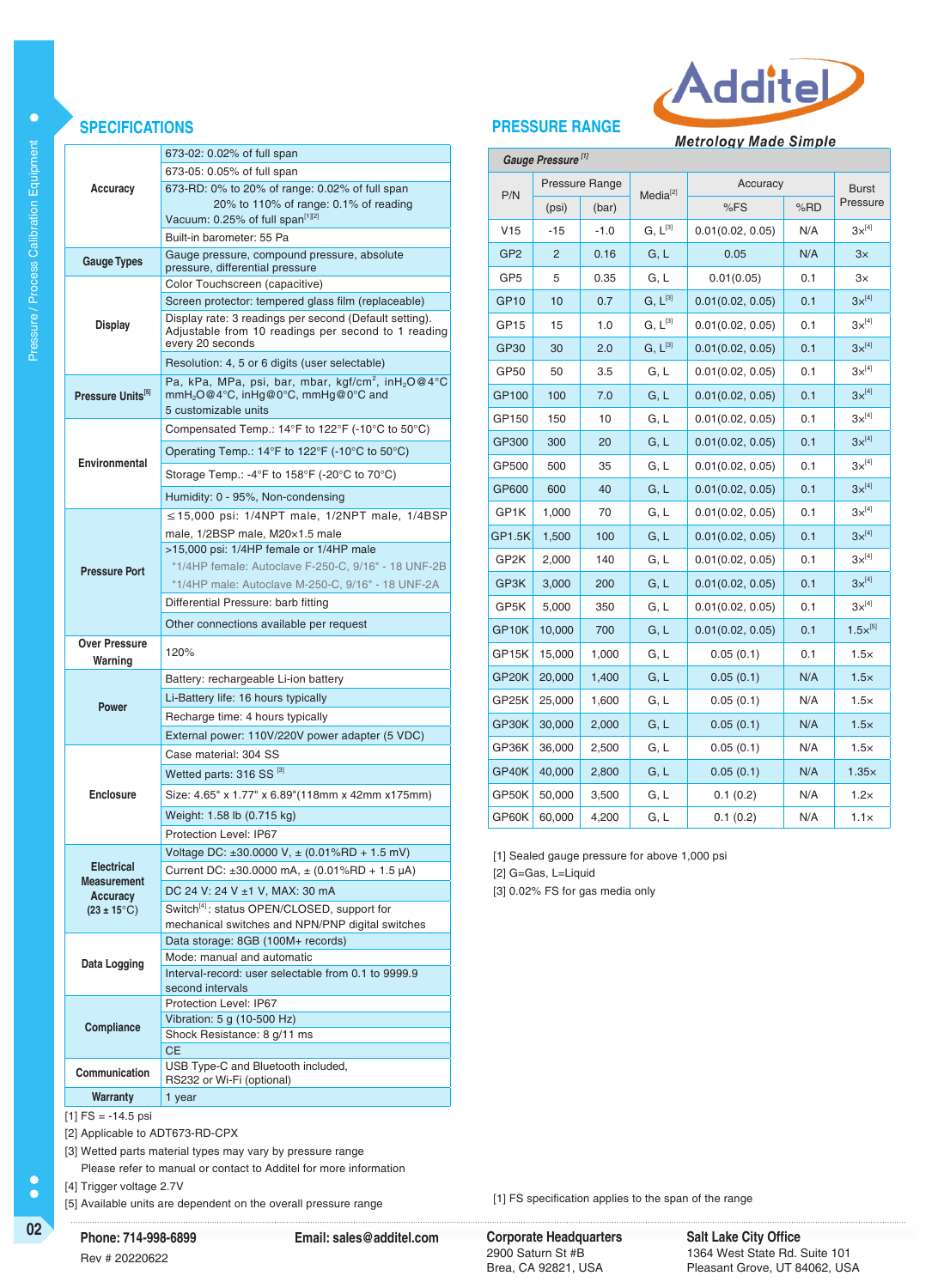

## **PRESSURE RANGE**

| <b>Compound Pressure</b> |                       |               |       |          |              |  |  |
|--------------------------|-----------------------|---------------|-------|----------|--------------|--|--|
|                          | <b>Pressure Range</b> |               | Media | Accuracy | <b>Burst</b> |  |  |
| P/N                      | psig                  | bar.g         |       | $(*FS)$  | Pressure     |  |  |
| CP <sub>2</sub>          | ±2                    | ±0.16         | G     | 0.05     | 3x           |  |  |
| CP <sub>5</sub>          | ±5                    | $\pm 0.35$    | G, L  | 0.01     | 2x           |  |  |
|                          |                       |               | G     | 0.02     | 3x           |  |  |
| CP <sub>10</sub>         | ±10                   | ±0.7          | G, L  | 0.01     | 2x           |  |  |
|                          |                       |               | G     | 0.02     | 3x           |  |  |
| <b>CP15</b>              | ±15                   | ±1.0          | G, L  | 0.01     | 2x           |  |  |
|                          |                       |               | G     | 0.02     | 3x           |  |  |
| CP30                     | -15 to 30             | $-1$ to 2.0   | G, L  | 0.01     | 2x           |  |  |
|                          |                       |               | G     | 0.02     | 3x           |  |  |
| <b>CP50</b>              | $-15$ to 50           | $-1$ to 3.5   | G, L  | 0.01     | 2x           |  |  |
|                          |                       |               | G     | 0.02     | 3x           |  |  |
| CP100                    | $-15$ to $100$        | $-1$ to $7.0$ | G, L  | 0.01     | 2x           |  |  |
|                          |                       |               |       | 0.02     | 3x           |  |  |
| CP300                    | $-15$ to 300          | $-1$ to 20    | G, L  | 0.01     | 2x           |  |  |
|                          |                       |               |       | 0.02     | 3x           |  |  |
| CP500                    | $-15$ to $500$        | $-1$ to 35    | G, L  | 0.01     | 2x           |  |  |
|                          |                       |               |       | 0.02     | 3x           |  |  |
| <b>CP600</b>             | $-15$ to 600          | $-1$ to 40    | G,L   | 0.01     | 2x           |  |  |
|                          |                       |               |       | 0.02     | 3x           |  |  |
| CP <sub>1</sub> K        | $-15$ to $1,000$      | $-1$ to $70$  | G, L  | 0.01     | 2x           |  |  |
|                          |                       |               |       | 0.02     | 3x           |  |  |
|                          |                       |               |       | 0.01     | 2x           |  |  |
| CP <sub>2</sub> K        | $-15$ to 2,000        | $-1$ to 140   | G, L  | 0.02     | 3x           |  |  |
| CP3K                     |                       | -1 to 200     |       | 0.01     | 2x           |  |  |
|                          | $-15$ to $3,000$      |               | G, L  | 0.02     | 3x           |  |  |
|                          |                       |               |       | 0.01     | 2x           |  |  |
| CP <sub>5</sub> K        | $-15$ to $5,000$      | -1 to 350     | G, L  | 0.02     | 3x           |  |  |
|                          |                       |               |       | 0.01     | 2x           |  |  |
|                          | CP10K -15 to 10,000   | -1 to 700     | G, L  | 0.02     | 2x           |  |  |

| <b>Differential Pressure</b> |                      |        |       |                         |              |                                    |  |  |
|------------------------------|----------------------|--------|-------|-------------------------|--------------|------------------------------------|--|--|
| P/N                          | Pressure Range       |        | Media | Accuracy                | <b>Burst</b> | <b>Static</b><br>Pressure<br>Range |  |  |
|                              | (inH <sub>2</sub> O) | (mbar) |       | $(*$ FS) <sup>[1]</sup> | Pressure     |                                    |  |  |
| DP <sub>1</sub>              | ±1                   | ±2.5   | G     | $0.05^{[2]}$            | $100\times$  | $±10$ psi                          |  |  |
| DP <sub>2</sub>              | $+2$                 | ±5.0   | G     | $0.05^{[2]}$            | $100\times$  | $±10$ psi                          |  |  |
| DP <sub>5</sub>              | ±5                   | ±10    | G     | $0.05^{[2]}$            | $50\times$   | $±10$ psi                          |  |  |
| <b>DP10</b>                  | ±10                  | $+25$  | G     | $0.05^{[2]}$            | $20\times$   | $±10$ psi                          |  |  |
| <b>DP20</b>                  | ±20                  | ±50    | G     | 0.05                    | $20\times$   | $±10$ psi                          |  |  |
| <b>DP30</b>                  | $+30$                | ±75    | G     | 0.05                    | 20x          | $±10$ psi                          |  |  |
| <b>DP50</b>                  | ±50                  | ±125   | G     | 0.05                    | 3x           | $±10$ psi                          |  |  |
| <b>DP100</b>                 | ±100                 | ±250   | G     | 0.02                    | 3x           | $±15$ psi                          |  |  |
| <b>DP150</b>                 | ±150                 | ±350   | G     | 0.02                    | 3x           | 50 psi                             |  |  |
| <b>DP300</b>                 | ±300                 | ±700   | G     | 0.02                    | 3x           | 50 psi                             |  |  |

[1] FS specification applies to the span of the range. Accuracy includes one year stability.

[2] 0.05%FS accuracy (incl 6 months stability). One year accuracy is 0.05%FS calibration accuracy combined with 0.05%FS one year stability.

| <b>Barometric Pressure</b> |                |         |       |          |              |  |  |
|----------------------------|----------------|---------|-------|----------|--------------|--|--|
| P/N                        | Pressure Range |         | Media | Accuracy | <b>Burst</b> |  |  |
|                            | Low            | High    |       |          | Pressure     |  |  |
| <b>BP</b>                  | 60 kPa         | 110 kPa | G     | 55 Pa    | $3\times$    |  |  |

| <b>Communication Types Supported</b> |                |            |            |               | <b>Additel Software Compatibility Matrix</b> |                                 |                    |                             |                    |      |      |       |               |                          |
|--------------------------------------|----------------|------------|------------|---------------|----------------------------------------------|---------------------------------|--------------------|-----------------------------|--------------------|------|------|-------|---------------|--------------------------|
|                                      | Model<br>Comm  | ADT685     | ADT685Ex   | <b>ADT686</b> | ADT673                                       | Model                           |                    | ADT685/ADT685Ex             |                    |      |      |       | ADT686/ADT673 |                          |
|                                      | <b>RS232</b>   | $\bigcirc$ | $\bigcirc$ | $\circ$       | $\bigcirc$                                   | <b>Comm</b>                     | ACal               | LogII                       | Land               | Link | ACal | LogII | Land          | Link                     |
|                                      |                |            |            |               |                                              | <b>RS232</b>                    | 0                  |                             |                    |      |      |       | $\bullet$     |                          |
|                                      | <b>RS485</b>   | C          |            |               |                                              | <b>RS485</b><br>only for ADT685 | $\mathbb{O}^{[2]}$ | $\mathbf{O}^{[2]}$          | $\mathbf{O}^{[2]}$ |      |      |       |               |                          |
|                                      | WiFi           |            |            | $\bigcirc$    | $\bigcirc$                                   | WiFi                            |                    |                             |                    |      |      |       |               | $\bullet$ <sup>[1]</sup> |
|                                      | <b>USB</b>     | $\bullet$  | $\bullet$  | $\bullet$     |                                              | <b>USB</b>                      |                    |                             |                    |      |      |       |               |                          |
|                                      | Bluetooth(BLE) | $\bullet$  |            | $\bullet$     | $\bullet$                                    | Bluetooth(BLE)                  |                    |                             |                    |      |      |       |               |                          |
|                                      |                |            |            |               |                                              | • Supported                     |                    | <b>O</b> Non Ex models only |                    |      |      |       |               |                          |

 $\bullet$  Included  $\circ$  Optional

[1] This configuration requires that the device be connected to ACloud via Wi-Fi to utilize the

Additel Link app. [2] 4-20mA output and RS-485 not avaiable in ADT685Ex models.

**03 Corporate Headquarters Phone: 714-998-6899 Email: sales@additel.com**

**Salt Lake City Office** 1364 West State Rd. Suite 101 Pleasant Grove, UT 84062, USA

 $\bullet$